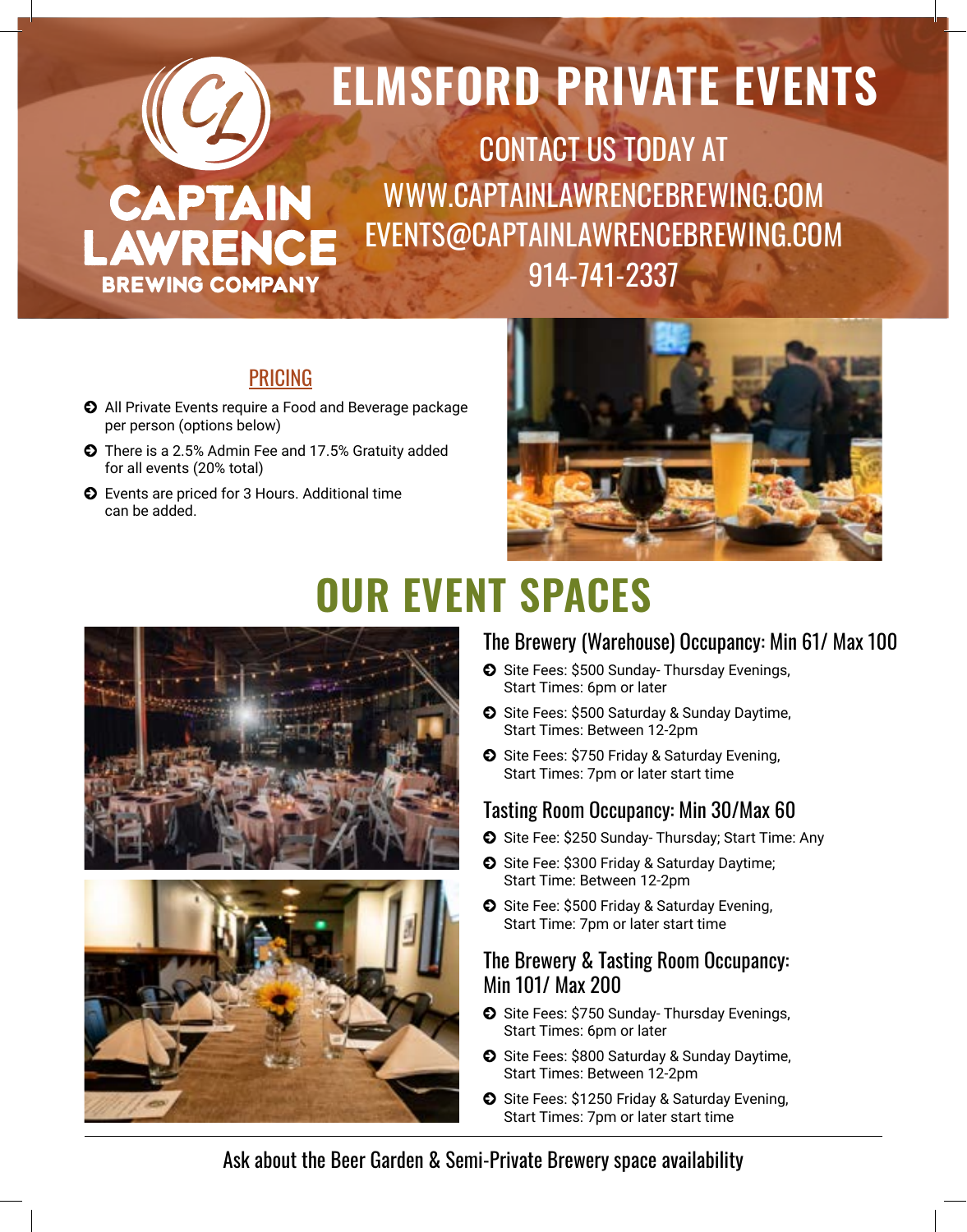# **BEVERAGE PACKAGE OPTIONS**

\* PRICED FOR 3 HOUR EVENT

#### **Beer & Wine Package \$30/person Open Bar \$45/person**

A selection of our award-winning beers, local wine, soft drinks and coffee with dessert

\$10/person for each additional hour

A selection of House Spirits, Canned Cocktails and Mixers \$5/person for each additional hour

### **FOOD PACKAGES**

#### **Pale Ale Package \$60**

• Artisanal Cheese & Charcuterie Boards with Pickles & Breads

• Vegetable Crudite with Dipping Sauces

• Tomato Bruschetta

• Warm Pretzels with Beer Cheese

• Chips & Guac

**Choice of (3) Sliders Passed/Stationed**

#### **Choice of (3) Apps from the list Passed/ Stationed**

**Choice of (1) Dinner Table** • Taco Bar • BBQ Buffet

• Farm to Table +\$10

### **Stout Package \$70**

- Artisanal Cheese & Charcuterie Boards with Pickles & Breads
- Vegetable Crudite with Dipping Sauces

• Tomato Bruschetta

• Warm Pretzels with Beer Cheese

• Chips & Guac

**Choice of (3) Sliders Passed/Stationed**

**Choice of (4) Apps from the list Passed/ Stationed**

#### **Choice of (2) Dinner Tables**

• Taco Bar • BBQ Buffet

• Farm to Table +\$10

• Assorted Mini Donuts & Cheesecake Cones

#### Passed Appetizer Options

**Pilsner Package \$50** • Artisanal Cheese & Charcuterie Boards with Pickles & Breads • Vegetable Crudite with Dipping Sauces • Tomato Bruschetta • Warm Pretzels with Beer Cheese

> **Choice of (2) Sliders Passed/Stationed**

**Choice of (1) Dinner Table** • Taco Bar • BBQ Buffet • Farm to Table +\$10

- Coconut Shrimp
- Crab Cakes +\$3
- Tuna Tartar Wontons
- Truffle Mac & Cheese • Fig & Goat Cheese
- Flatbread • Falafel with Tahini
- Chicken Empanadas • Chicken Dumplings • Mini Beef Wellington

• Veggie Spring Rolls • Wagyu Franks in Blankets

• Chicken Satay Skewers

#### Slider Options

• CL Cheeseburger with House Pickles & Sauce • Crab Cakes with Spicy Remoulade • Black Bean Quinoa Veggie with Garlic Aioli • BBQ Pulled Pork • Nashville Hot Chicken

#### Desserts

• Chocolate Chip Cookies (50pcs) \$75 • Brownie Platter (50pcs) \$100 • Fresh Fruit Platter \$65

#### **Dinner Table Options**

#### BBQ Buffet

#### **Choose 2 Proteins**

• Smoked Pulled Pork • Fried Chicken • Smoked Chicken • Slow Smoked Brisket +\$6pp • Mac & Cheese • Cole Slaw • Biscuits

#### Farm to Table

- Roasted Salmon
- Grilled Marinated Steak
	- Mixed Greens Salad
	- Roasted Potatoes
	- Seasonal Veggies

Taco Bar

#### **Choose 2 Proteins**

• Carnitas • Ground Beef • Shredded Chicken • Grilled Shrimp +\$3pp • Flour Tortillas • Queso Fresco • Pico de Gallo • Street Corn Salad • Lime Crema